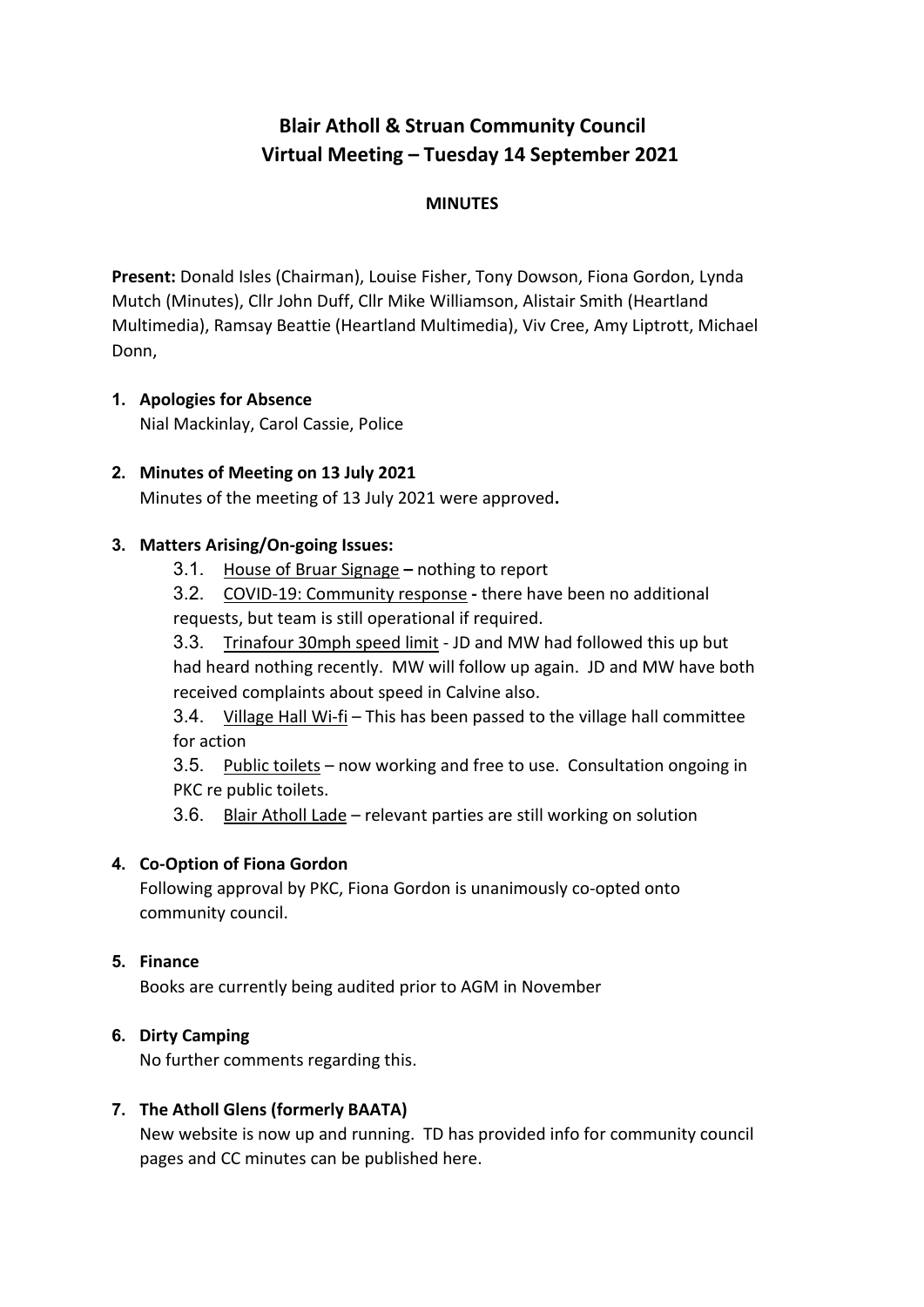#### **8. Resilience Team**

Barry Tyler has now taken over the running of the generator for the village hall. He will also conduct monthly checks.

## **9. Heartland FM**

Community Council minutes are available in Iris, Heartland's digital magazine and also on community page of Heartland website.

#### **10. Blair Atholl Train Service**

Service on the highland main line was reduced during the pandemic and Blair Atholl suffered a major reduction in its southbound service, with no reasonable service now available for a day trip to Perth and only a very early start for a trip to Edinburgh or Glasgow. Trips north are also restricted by lack of return services. There have been increasing complaints locally since pandemic restrictions have been relaxed, especially from those without access to private transport. ScotRail have not replied to a letter from community council but have written to a local MSP suggesting that the service is unlikely to improve till a new timetable is introduced in December. AS confirmed that Heartland could do an article regarding this issue and ScotRail's timetable management.

There are also proposals for new services from May which will result in slower journeys between Perth and Edinburgh and limited access to Edinburgh Gateway and airport. Consultation on the new proposals finishes 1<sup>st</sup> October. DI will be responding to consultation on behalf of community council. Any individuals can also respond to consultation – available at https://www.scotrail.co.uk/aboutscotrail/fit-future.

# **11. Queen's 70th Jubilee June 2022**

LF will speak to contact at school to see if any parents/children wanted to do something for this with the support of the community council.

# **12. CNPA**

Plan for car park at Loch Moraig due to be discussed at CNPA committee this month.

#### **13. Update Reports**

13.1. Afghan Refugees - JD confirmed that PKC has offered to take up to 6 Afghan families, or 10 individuals. VC was interested in joining any befriender service and MW will provide contact details for her. 13.2. Climate Change - PKC have recently established a Climate Change Commission looking at climate change actions across the whole of Perth &

Kinross.

13.3. Community Investment Fund - Community Investment Fund now ready for distribution. 13 applications have been received for £43,500 of funding.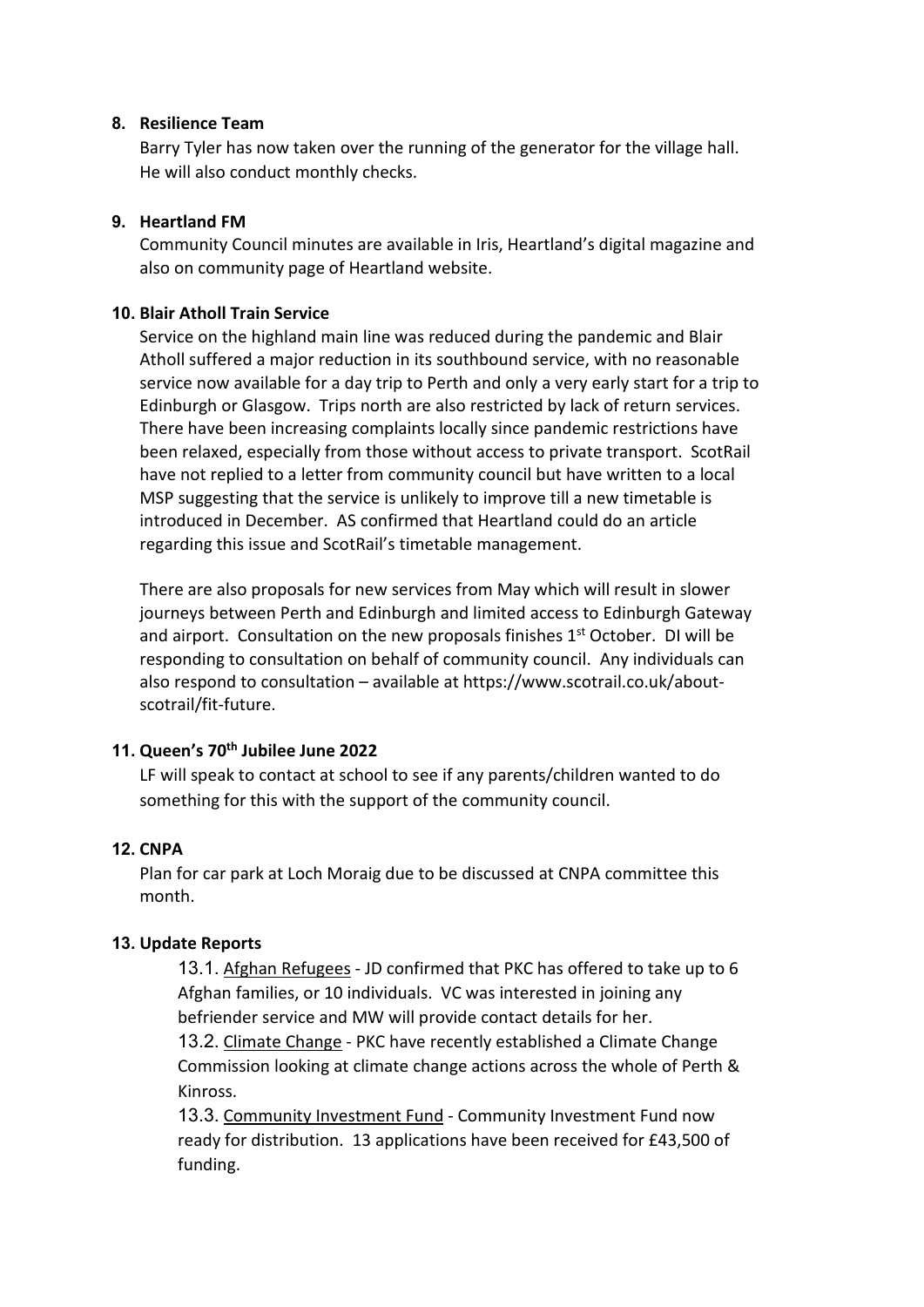13.4. Planters - some wooden planters which were used in Pitlochry main street have been donated to Blair Atholl School.

13.5. Driver Safety - there will be a driver safety course in Pitlochry on 28<sup>th</sup> September supported by police and fire service. This will be a free event with a chance to win a Knockhill Race Course experience. To participate, come along on the day from 10:30 at Pitlochry fire station.

#### **14. Recruitment of Community Councillors**

Nial Mackinlay may still be interested and would be an asset as he is outwith the immediate Blair Atholl area. Viv Cree is also keen to become involved with the community council and LF may decide to revert to Associate member owing to home commitments. Carol Cassie has confirmed that she is not interested in pursuing this currently. LF will act as liaison between the community council and the school whenever necessary.

#### **15. AOCB**

15.1. Meetings – LM to investigate cost of pro Zoom so that meetings are not time limited. Ideal would be hybrid meetings held in village hall, with Zoom option. WiFi in village hall would be necessary for this.

15.2. Speeding – this was a particular problem during the horse trials and a suggestion was made to have a temporary speed limit during the event. MW will take this up as he has had a number of concerns regarding the traffic management plans during the horse trials. In addition, MW will arrange for the pop-up policemen to be returned to Blair Atholl.

15.3. Local Affordable Housing - LF confirmed that there has been some concern regarding the availability of local housing for families, made worse by the number of houses used for holiday lets rather than as family homes. Many families are being priced out of the market and MW confirmed that there were over 600 self-catering properties in the Highland Perthshire registered with PKC, excluding Airbnb and Booking.com. The average price for a house in Perth & Kinross was now around £212K.

15.4. Fire Alarms - new fire alarm regulations are coming into effect from February 2022. Every home in Scotland will need to have a smoke alarm in the room you spend most of the day, usually your living room, a smoke alarm in every circulation space on each storey and a heat alarm in the kitchen. These must be ceiling mounted and interlinked.

15.5. False Fire Alarms Consultation - Fire and Rescue are running a consultation on how they respond to automatic workplace fire alarms. Consultation runs until 11 October.

15.6. Dog fouling – LM reported increase in dog fouling in the village. MW will speak to dog warden and check if other schemes are still running.